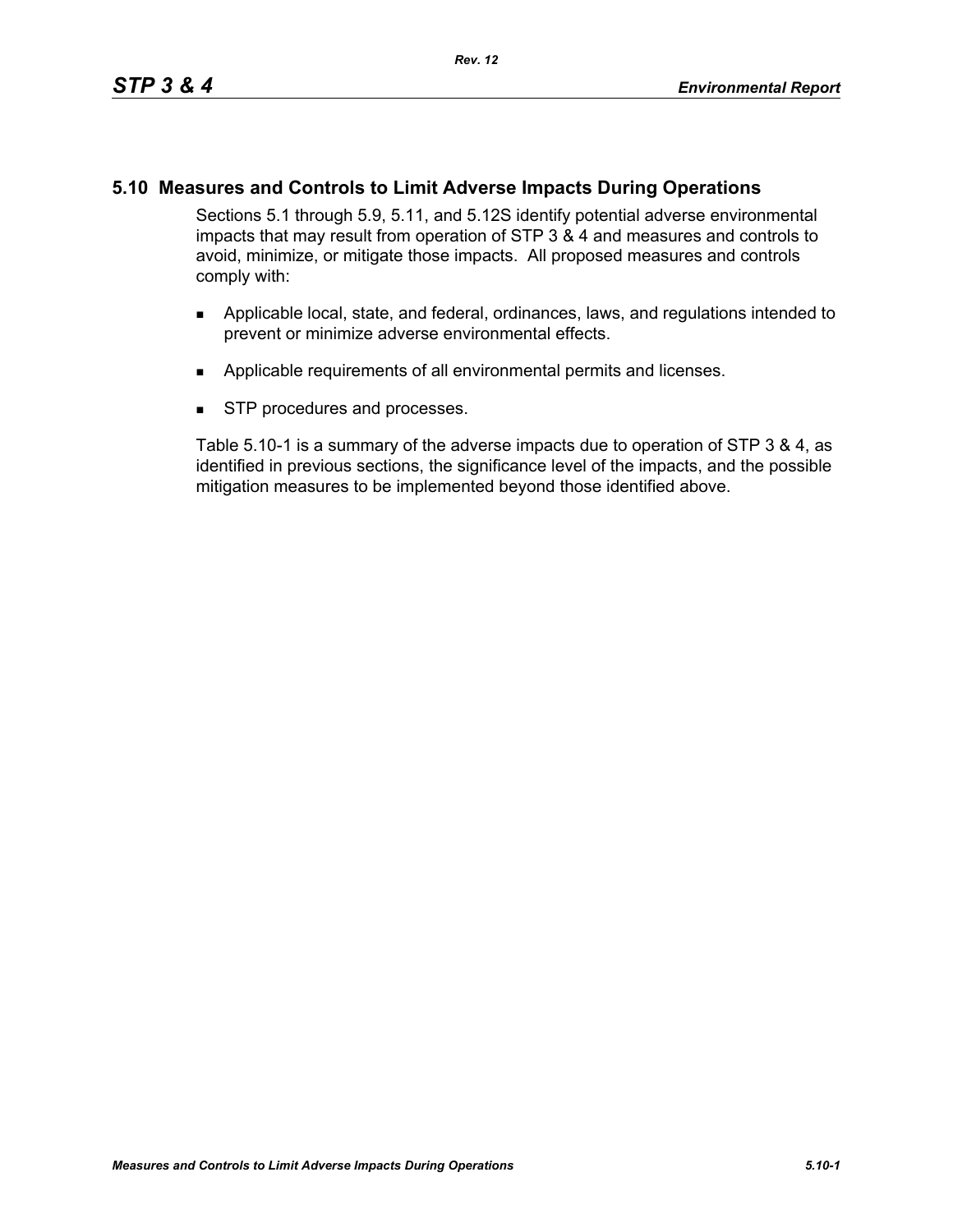| Impact                                                                      | <b>Description of Potential Impact</b>                                                                                                                                                                                        | <b>Potential</b><br>Impact<br>Significance<br>[1] | <b>Planned Control Program</b>                                                                                                                                                                                                                                                                                                                                                                                                                                                                                                                                               |
|-----------------------------------------------------------------------------|-------------------------------------------------------------------------------------------------------------------------------------------------------------------------------------------------------------------------------|---------------------------------------------------|------------------------------------------------------------------------------------------------------------------------------------------------------------------------------------------------------------------------------------------------------------------------------------------------------------------------------------------------------------------------------------------------------------------------------------------------------------------------------------------------------------------------------------------------------------------------------|
| 5.1 Land-Use Impacts                                                        |                                                                                                                                                                                                                               |                                                   |                                                                                                                                                                                                                                                                                                                                                                                                                                                                                                                                                                              |
| 5.1.1 The Site<br>and Vicinity                                              | Approximately 90 acres of land will be<br>permanently dedicated to the plant until<br>decommissioning. [2]                                                                                                                    | S                                                 | There are no practical measures of mitigation for this impact.                                                                                                                                                                                                                                                                                                                                                                                                                                                                                                               |
|                                                                             | Salt deposition affects to vegetation potentially<br>impacting land use in the surrounding area.                                                                                                                              | S                                                 | Salt deposition in the immediate vicinity of the cooling tower, out<br>to 660 feet from the centerline of the cooling towers, is predicted<br>to have a maximum of 160 pounds per acre per month during the<br>Summer season. Salt deposition in all areas greater than 1600<br>feet from the centerline of both the cooling towers will be below<br>8.9 pounds per acre per month, which is the NUREG-1555<br>threshold for leaf damage. Cooling tower and heat dissipation<br>system will be monitored for operate under rules and regulations<br>governing these systems. |
|                                                                             | Offsite land use impacts attributed to operations<br>workforce population growth. Increase in<br>development for commercial and residential<br>purposes. [2]                                                                  | $S-M$                                             | Maintain communication with local and regional government to<br>disseminate project information so they have the opportunity to<br>plan accordingly.                                                                                                                                                                                                                                                                                                                                                                                                                         |
|                                                                             | Operation of new units would result in an<br>increase in the total volume of solid waste<br>generated at the STP site. [2]                                                                                                    | S                                                 | All federal, Texas, and local requirements and standards would<br>be met regarding handling, transportation, and offsite land<br>disposal of the solid waste at licensed facilities. STPNOC has<br>recycling and waste minimization programs currently in place.                                                                                                                                                                                                                                                                                                             |
| 5.1.2<br><b>Transmission</b><br><b>Corridors and</b><br><b>Offsite Area</b> | Impacts to offsite land from disposal of<br>radiological (low and high level) and non-<br>radiological wastes that would be generated at<br>STP 3 & 4. The wastes would be disposed of in<br>offsite disposal facilities. [2] | S                                                 | Disposal area(s) for non-radiological and low level radiological<br>waste would be a permitted waste disposal facility with a land use<br>designated for such activities. For high level wastes. Disposal<br>area would be operated under appropriate regulations and<br>guidelines until such time an NRC-licensed high-level waste<br>disposal facility is constructed. At that time, the storage area<br>could be restored for other uses.                                                                                                                                |

Measures and Controls to Limit Adverse Impacts During Operations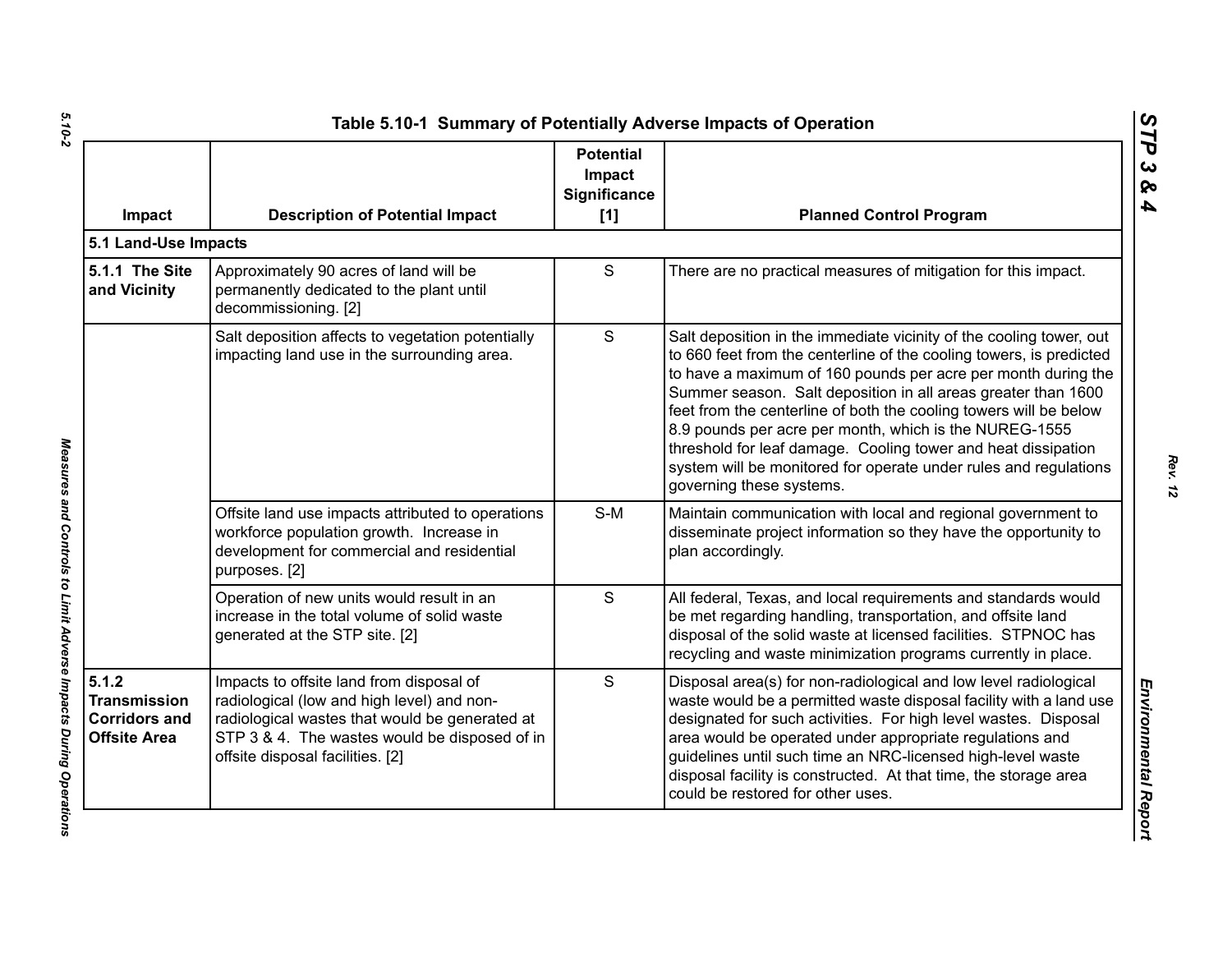| Impact                                                                               | <b>Description of Potential Impact</b>                                                                                                                                                                                                                                                                                                                                                                                                                       | <b>Potential</b><br>Impact<br>Significance<br>[1] | <b>Planned Control Program</b>                                                                                                                                                                                                                                                                                                                                                                                                                                                                                                       |
|--------------------------------------------------------------------------------------|--------------------------------------------------------------------------------------------------------------------------------------------------------------------------------------------------------------------------------------------------------------------------------------------------------------------------------------------------------------------------------------------------------------------------------------------------------------|---------------------------------------------------|--------------------------------------------------------------------------------------------------------------------------------------------------------------------------------------------------------------------------------------------------------------------------------------------------------------------------------------------------------------------------------------------------------------------------------------------------------------------------------------------------------------------------------------|
| 5.1.3 Historic<br><b>Properties</b>                                                  | Potential impacts to historic resources due to<br>operation of project.                                                                                                                                                                                                                                                                                                                                                                                      | <b>NA</b>                                         | Texas Historical Commission concurs that ongoing operations<br>and maintenance activities of STP 1 & 2 would have no effect on<br>historic properties. Since no additional corridors are required for<br>STP 3 & 4, there should also be no effect on historic properties.                                                                                                                                                                                                                                                           |
| 5.2 Water-Related Impacts                                                            |                                                                                                                                                                                                                                                                                                                                                                                                                                                              |                                                   |                                                                                                                                                                                                                                                                                                                                                                                                                                                                                                                                      |
| 5.2.1<br>Hydrologic<br><b>Alterations and</b><br><b>Plant Water</b><br><b>Supply</b> | Potential hydrologic impacts from the withdrawal<br>from the Chicot Aquifer. Makeup water for the<br>ultimate heat sink (mechanical draft cooling<br>towers) would be pumped from five existing and<br>at least one additional groundwater well. [2]                                                                                                                                                                                                         | S                                                 | Total site groundwater demand remains below the site<br>groundwater permit limit. The MCR and Colorado River are<br>alternative water sources if required. Additional well(s) would be<br>permitted under applicable CPGCD and TCEQ requirements, and<br>would not involve a request for an increase in the permit limit.<br>Withdrawal groundwater from the deep confined Chicot aquifer,<br>limiting impacts to those local wells in the deep aquifer.<br>Conduct groundwater monitoring as required by groundwater use<br>permit. |
| 5.2.2 Water-Use<br>Impacts                                                           | Potential hydrologic impacts to the Colorado<br>River from pumping of water to the MCR. Water<br>would be withdrawn from the Colorado River and<br>added to the MCR to replace water lost to<br>evaporation, seepage, blowdown from the MCR,<br>and as needed as the result of maximum<br>operating conditions at the rate of 22,799 gpm<br>during normal operations and 47,489 gpm during<br>maximum operations, as contained in the current<br>permit. [2] | S                                                 | No mitigation would be required.                                                                                                                                                                                                                                                                                                                                                                                                                                                                                                     |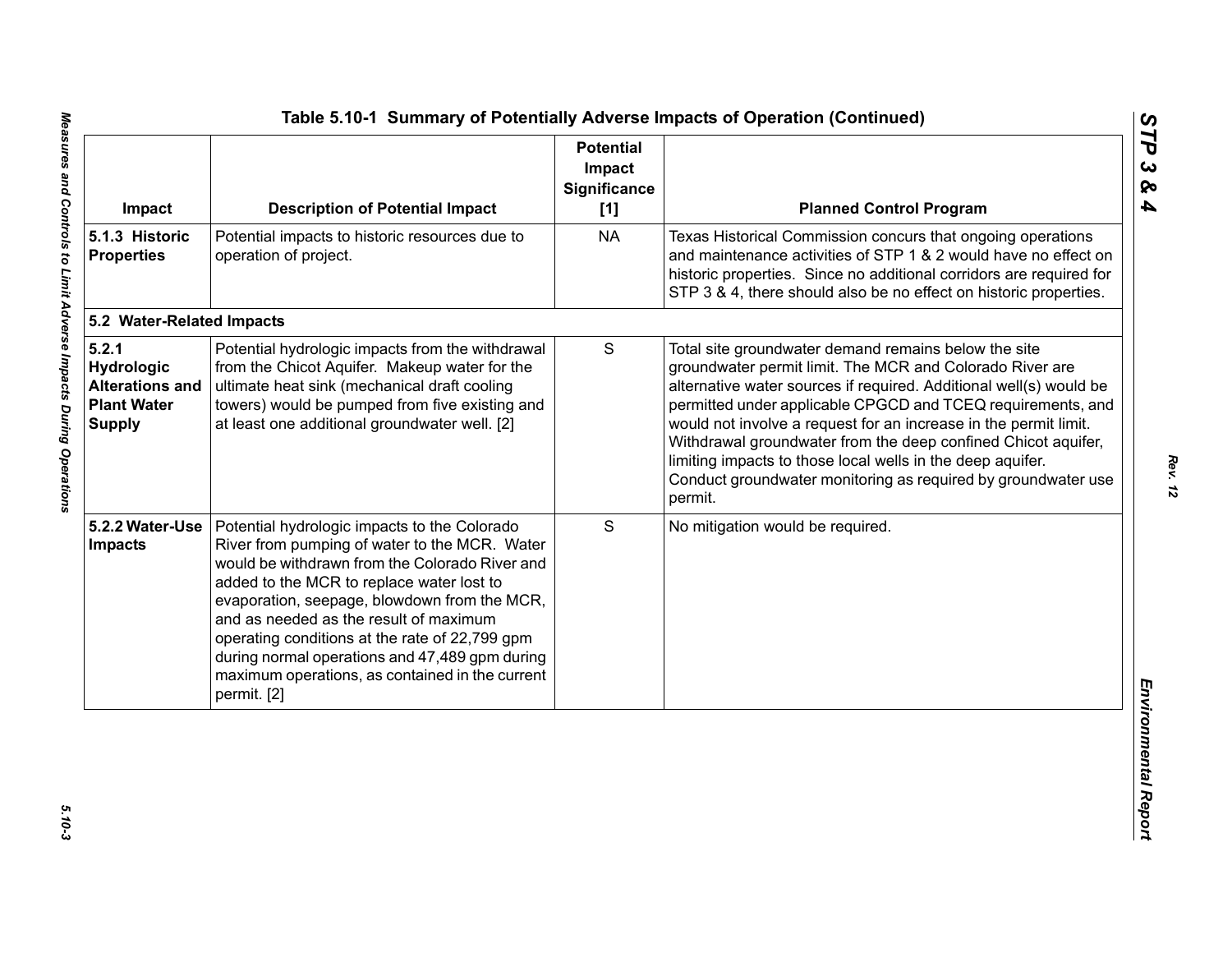| Impact                                     | <b>Description of Potential Impact</b>                                                                                                                                                                                                                                                                                                                                                             | <b>Potential</b><br>Impact<br>Significance<br>$[1]$ | <b>Planned Control Program</b>                                                                                                                                                                                                                                                                                                                                                                                                                                                                                                                                         |
|--------------------------------------------|----------------------------------------------------------------------------------------------------------------------------------------------------------------------------------------------------------------------------------------------------------------------------------------------------------------------------------------------------------------------------------------------------|-----------------------------------------------------|------------------------------------------------------------------------------------------------------------------------------------------------------------------------------------------------------------------------------------------------------------------------------------------------------------------------------------------------------------------------------------------------------------------------------------------------------------------------------------------------------------------------------------------------------------------------|
| 5.2.3 Water<br><b>Quality Impacts</b>      | Potential water quality impacts to the Colorado<br>River from discharges from the MCR, which<br>would receive and dilute all STP 3 & 4 water and<br>wastewater discharges. Discharges to the<br>Colorado River are anticipated to be needed<br>when water quality deteriorates in the MCR.<br>Discharge limits would be established by the<br>Texas Commission on Environmental Quality<br>(TCEQ). | S                                                   | Obtain Texas Pollution Discharge Elimination System (TPDES)<br>permit and comply with its discharge limits and monitoring<br>requirements.                                                                                                                                                                                                                                                                                                                                                                                                                             |
| 5.3 Cooling System Impact                  |                                                                                                                                                                                                                                                                                                                                                                                                    |                                                     |                                                                                                                                                                                                                                                                                                                                                                                                                                                                                                                                                                        |
| 5.3.1 Intake<br><b>System</b>              | Entrainment, impingement and entrapment of<br>aquatic organisms at the power plant water<br>intake structure. [2]                                                                                                                                                                                                                                                                                  | S                                                   | Intake structure is designed with the "Best Available Technology."<br>The MCR is a closed cycle cooling system that minimizes<br>withdrawal of river water. Impingement, entrainment and<br>entrapment were minimized by other design features: (1) the<br>intake was oriented in such a way as to reduce attractant flows,<br>(2) the approach velocity at the traveling screens was designed to<br>be 0.5 fps or less, and (3) the RMPF was equipped with a fish<br>"handling and bypass" system. This is a pre-existing system, so<br>no mitigation is anticipated. |
| 5.3.2<br><b>Discharge</b><br><b>System</b> | The addition of STP 3 & 4 is expected to<br>increase the frequency of blowdown from the<br>MCR to the Colorado River. [2]                                                                                                                                                                                                                                                                          | S                                                   | Obtain TPDES permit and comply with its discharge limits and<br>monitoring requirements. The MCR would be operated such that<br>discharges would not be made when the river flow is less than<br>800 cubic feet per second (cfs) and the volume would not exceed<br>12.5% of river flow, allowing a dilution of the already diluted STP<br>3 & 4 cooling system effluent of at least 8.                                                                                                                                                                                |

*STP 3 & 4*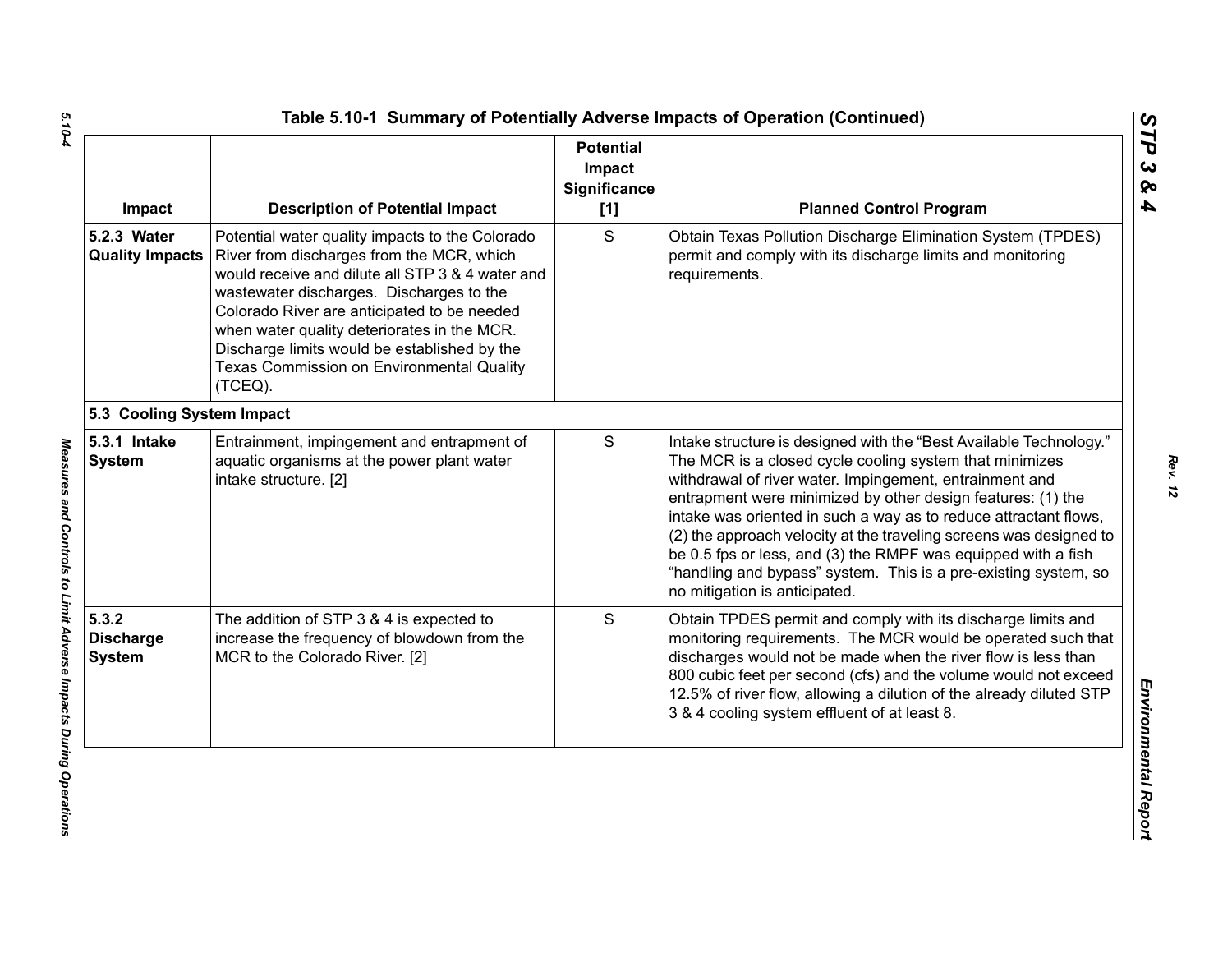| Impact                                                            | <b>Description of Potential Impact</b>                                                                                                                                                                                                                                                             | <b>Potential</b><br>Impact<br><b>Significance</b><br>[1] | <b>Planned Control Program</b>                                                                                                                                                                                                                                                                                                                                                                                   |
|-------------------------------------------------------------------|----------------------------------------------------------------------------------------------------------------------------------------------------------------------------------------------------------------------------------------------------------------------------------------------------|----------------------------------------------------------|------------------------------------------------------------------------------------------------------------------------------------------------------------------------------------------------------------------------------------------------------------------------------------------------------------------------------------------------------------------------------------------------------------------|
|                                                                   | Non-radioactive wastewater discharges will<br>increase as a result of the operation of the new<br>units' operation, such as additional cooling water<br>system blowdown, permitted wastewater from<br>the new units' auxiliary system, and storm water<br>runoff from new impervious surfaces. [2] | S                                                        | Discharges would be in accordance with applicable TCEQ water<br>quality standards. STPNOC will revise the existing Storm Water<br>Pollution Prevention Plan (SWPPP). The impacts due to the new<br>impervious surfaces will be negligible due to Best Management<br>Practices.                                                                                                                                   |
|                                                                   | Impacts to the Colorado River riverbed due to<br>discharge from the MCR.                                                                                                                                                                                                                           | $\mathbf S$                                              | Discharges would be diffused to limit scouring to immediate area<br>of the discharge point.                                                                                                                                                                                                                                                                                                                      |
| 5.3.3 Heat-Discharge System                                       |                                                                                                                                                                                                                                                                                                    |                                                          |                                                                                                                                                                                                                                                                                                                                                                                                                  |
| 5.3.3.1 Heat<br><b>Dissipation to</b><br>the<br><b>Atmosphere</b> | Potential visual impacts from cooling tower<br>plumes.                                                                                                                                                                                                                                             | S                                                        | Operation of the STP 3 & 4 cooling towers would result in plumes<br>that would occur in each direction of the compass and would be<br>spread over a wide area, reducing the time that the plume would<br>be visible from any particular location. The average plume<br>lengths would be short and would not be long enough to reach<br>the site boundary in most directions. No mitigation would be<br>required. |
|                                                                   | Potential impacts to agriculture and vegetation in<br>the area due to atmospheric effects from<br>operations of the STP 3 & 4 cooling towers.                                                                                                                                                      | S                                                        | Operation of the cooling towers could lead to minor shadowing,<br>very small increase in precipitation, increases in ground-level<br>humidity in the immediate vicinity, and salt deposition that is a<br>fraction of the level needed to have visible effects on vegetation<br>outside the site boundaries (greater than 1600-feet). No<br>mitigation would be required.                                        |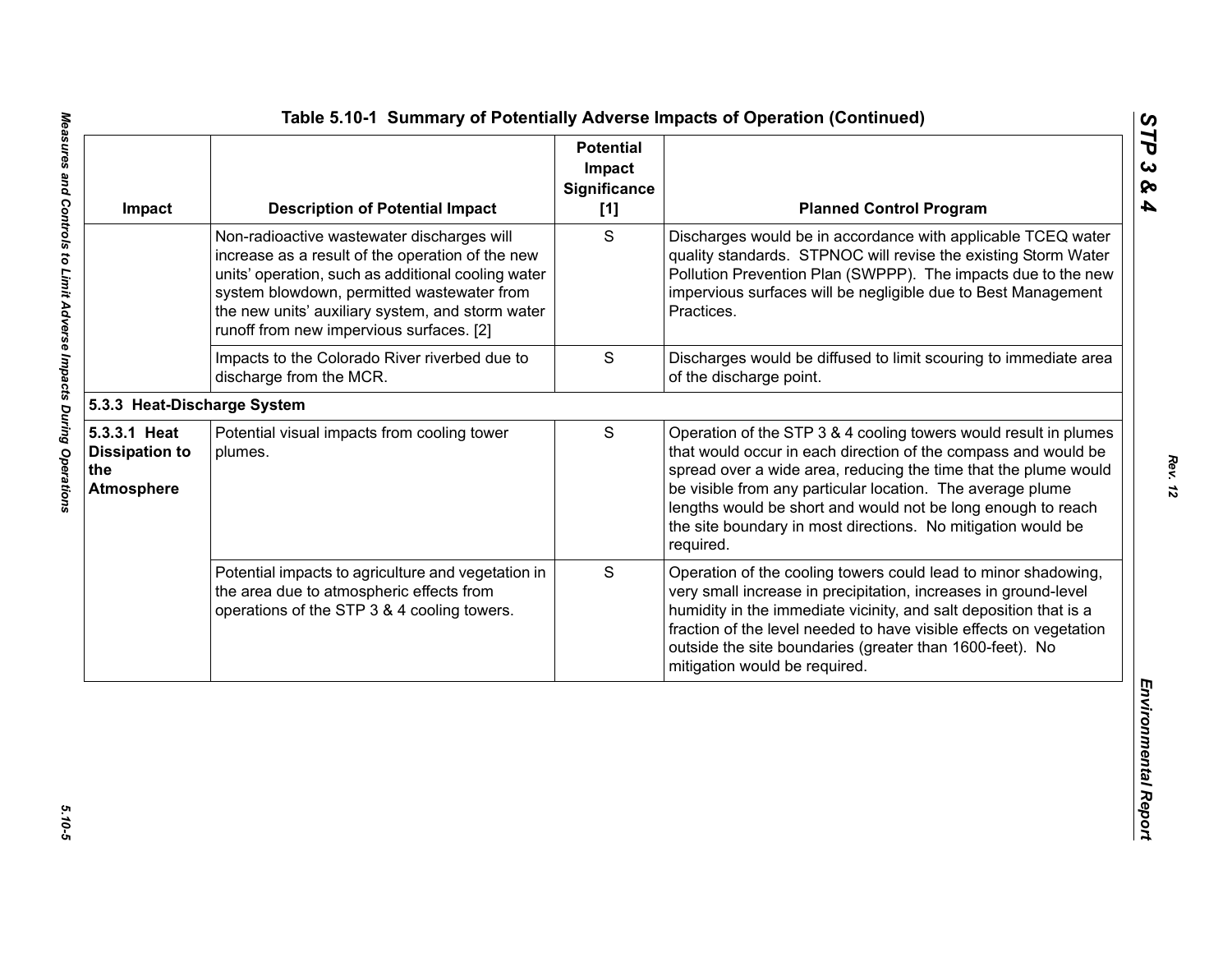| Impact                                             | <b>Description of Potential Impact</b>                                                                                                                                                                                                                                                           | <b>Potential</b><br>Impact<br>Significance<br>$[1]$ | <b>Planned Control Program</b>                                                                                                                                                                                        |
|----------------------------------------------------|--------------------------------------------------------------------------------------------------------------------------------------------------------------------------------------------------------------------------------------------------------------------------------------------------|-----------------------------------------------------|-----------------------------------------------------------------------------------------------------------------------------------------------------------------------------------------------------------------------|
| 5.3.3.2<br><b>Terrestrial</b><br><b>Ecosystems</b> | Potential stressing of vegetation within the site<br>boundary from salt deposition resulting from the<br>operation of the STP 3 & 4 cooling towers.<br>Vegetation stress could result either directly by<br>deposition of salts onto foliage or indirectly from<br>accumulation in the soil. [2] | S                                                   | Salt deposition from mechanical cooling tower operation would be<br>a fraction of the level that leads to leaf damage outside of a 1600-<br>feet radius from the cooling towers. Mitigation would not be<br>required. |
|                                                    | Inclusion of STP 3 & 4 in the existing cooling<br>reservoir system will lead to an increase in<br>operating water level, potentially impacting<br>existing shoreline vegetation and terrestrial biota<br>using the reservoir. [2]                                                                | S                                                   | Prey species will eventually recolonize along the new shoreline.<br>There are other foraging areas in the vicinity until recolonization.<br>Further mitigation would not be required.                                 |
|                                                    | Potential impacts to wildlife from noise from the<br>STP 3 & 4 cooling towers.                                                                                                                                                                                                                   | $\mathbf S$                                         | Noise from cooling towers singly and cumulatively would be less<br>than the level that startles birds or small mammals beyond the<br>immediate vicinity of the towers. No mitigation would be required.               |
|                                                    | Potential impact to avian populations from<br>collisions of individuals with cooling towers. [2]                                                                                                                                                                                                 | S                                                   | Cooling towers of a low height would be used. Low height would<br>cause negligible mortality in birds.                                                                                                                |
| 5.3.4 Impacts<br>to Members of<br>the Public       | Potential impact to members of the public from<br>noise emitted by STP 3 & 4 cooling towers.                                                                                                                                                                                                     | S                                                   | Noise levels 400 feet from the cooling towers are estimated to be<br>less than <60-65 dBA, a level characterized by NRC in NUREG-<br>1555 as of small significance. No mitigation would be required.                  |
|                                                    | Potential health impact to members of the public<br>from contact with human disease-causing<br>thermophilic microorganisms in the MCR.                                                                                                                                                           | S                                                   | No mitigation would be required since access to the MCR is<br>restricted and design and operation of the MCR does not promote<br>an average temperature that is optimal for thermophilic<br>microorganisms.           |
|                                                    | 5.4 Radiological Impacts of Normal Operation                                                                                                                                                                                                                                                     |                                                     |                                                                                                                                                                                                                       |
| 5.4.1 Exposure<br><b>Pathways</b>                  | Potential impacts to environment due to small<br>discharges of radioactive liquids and gases. [2]                                                                                                                                                                                                | S                                                   | Monitor radiological releases as required by radiological<br>monitoring program.                                                                                                                                      |

Measures and Controls to Limit Adverse Impacts During Operations

*STP 3 & 4*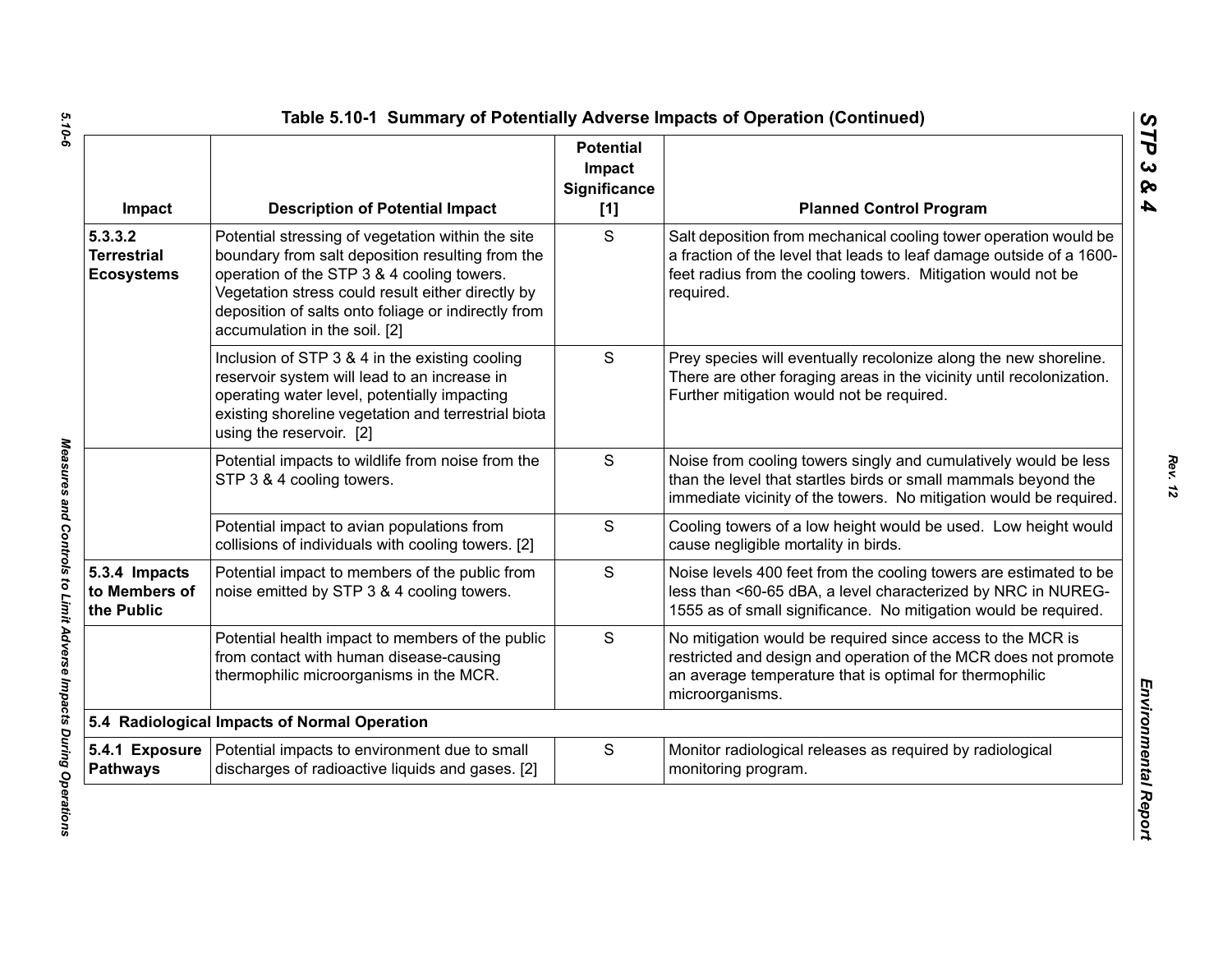| Impact                                                                | <b>Description of Potential Impact</b>                                                                                                                                                                                                                                                                                           | <b>Potential</b><br>Impact<br>Significance<br>[1] | <b>Planned Control Program</b>                                                                                                                                                                                                                                                                                                                                                                                                                                                                                          |
|-----------------------------------------------------------------------|----------------------------------------------------------------------------------------------------------------------------------------------------------------------------------------------------------------------------------------------------------------------------------------------------------------------------------|---------------------------------------------------|-------------------------------------------------------------------------------------------------------------------------------------------------------------------------------------------------------------------------------------------------------------------------------------------------------------------------------------------------------------------------------------------------------------------------------------------------------------------------------------------------------------------------|
| 5.4.2 Radiation<br>Doses to<br><b>Members of the</b><br><b>Public</b> | Potential impacts to the public within 50 miles of<br>the plant.                                                                                                                                                                                                                                                                 | S                                                 | Potential liquid pathway doses would be 2.93E-4 millirem per<br>year per unit for total body for the maximally exposed individual<br>and 0.0017 person-rem per year (2 units) for collective total body<br>doses to the public within 50 miles. Potential gaseous pathway<br>doses would be 0.4 millirem per year for total body for the<br>maximally exposed individual and 0.50 person-rem per year for<br>the collective total body Monitor radiological releases as required<br>by radiological monitoring program. |
| 5.4.3 Impacts<br>to Members of<br>the Public                          | Potential health impacts to members of the<br>public from exposure to radiological releases.<br>Modeling using the design and operational<br>parameters of STP 3 & 4 results in estimated<br>doses to the public that are within the design<br>objectives of 10 CFR 50 Appendix I and within<br>regulatory limits of 40 CFR 190. | S                                                 | Monitor radiological releases as required by radiological<br>monitoring program.                                                                                                                                                                                                                                                                                                                                                                                                                                        |
| 5.4.4 Impacts<br>to Biota Other<br>than Members<br>of the Public      | Potential impacts to terrestrial and aquatic<br>ecosystems from chronic radiation exposure<br>(much less than 100 mrad/day) caused by the<br>small discharges of radioactive liquids and gases<br>from the operation of STP 3 & 4.                                                                                               | S                                                 | Monitor radiological releases as required by radiological<br>monitoring program.                                                                                                                                                                                                                                                                                                                                                                                                                                        |
| 5.4.5<br>Occupational<br>Radiation<br><b>Doses</b>                    | Potential health impacts to workers from<br>radiation exposure of an annual maximum of<br>dose of 98.9 person-rem per unit.                                                                                                                                                                                                      | S                                                 | Monitor radiological releases as required by radiological<br>monitoring program.                                                                                                                                                                                                                                                                                                                                                                                                                                        |

*STP 3 & 4*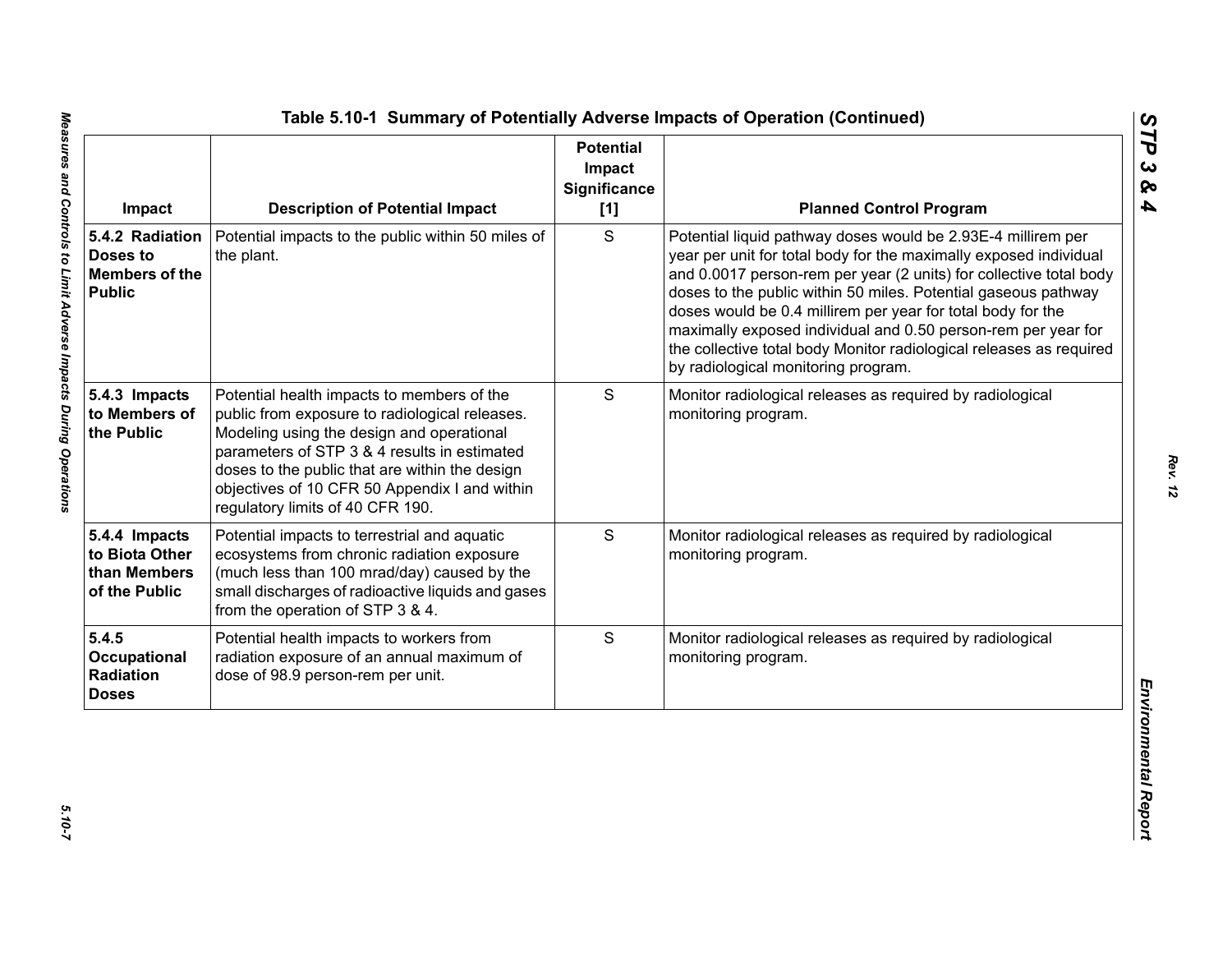| Impact                                                                    | <b>Description of Potential Impact</b>                                                                                                                                                                                                                                                                                                               | <b>Potential</b><br>Impact<br>Significance<br>[1] | <b>Planned Control Program</b>                                                                                                                |
|---------------------------------------------------------------------------|------------------------------------------------------------------------------------------------------------------------------------------------------------------------------------------------------------------------------------------------------------------------------------------------------------------------------------------------------|---------------------------------------------------|-----------------------------------------------------------------------------------------------------------------------------------------------|
|                                                                           | 5.5 Environmental Impact of Waste                                                                                                                                                                                                                                                                                                                    |                                                   |                                                                                                                                               |
| 5.5.1 Non-<br><b>Radioactive</b><br><b>Waste System</b><br><b>Impacts</b> | Potential impacts to water quality of Colorado<br>River from increase in discharges from the MCR.<br>The reservoir would be receiving an increased<br>volume of wastewater, increased amount of<br>chemicals in its receipt of water and wastewater<br>from STP 3 & 4 systems, and treated wastewater<br>from a new sanitary waste treatment system. | S                                                 | Obtain TPDES permit and comply with its discharge limits and<br>monitoring requirements.                                                      |
|                                                                           | Potential impacts to water quality of surface<br>water due to increased volume of storm water<br>resulting from new impervious surfaces. [2]                                                                                                                                                                                                         | S                                                 | Conduct storm water monitoring as required by storm water<br>permit.<br>Revise the SWPPP to avoid/minimize releases of contaminated<br>water. |
|                                                                           | Potential impacts to air quality from emissions of<br>auxiliary systems operated on an intermittent<br>basis. [2]                                                                                                                                                                                                                                    | S                                                 | Comply with the state of Texas permit limits and regulations for<br>operating air emission sources.                                           |
|                                                                           | Operation of new units would result in an<br>increase in the total volume of solid waste<br>generated at the STP site. Potential impacts to<br>environment offsite due to disposal of solid<br>waste generated as a result of the operation of<br>STP 3 & 4. [2]                                                                                     | S                                                 | Implement existing no radioactive solid waste reuse and recycling<br>policies.                                                                |
| 5.5.2 Mixed<br><b>Waste Impacts</b>                                       | Potential impacts to environment offsite due to<br>disposal of up to 5 cubic meters of mixed waste<br>that could be generated as a result of the<br>operation of STP 3 & 4.                                                                                                                                                                          | S                                                 | Update existing STP waste minimization plan for operation of<br>STP 3 & 4.                                                                    |
|                                                                           | Potential health impacts to workers due to<br>potential exposure to chemicals during handling<br>and storage of mixed wastes.                                                                                                                                                                                                                        | S                                                 | Implement materials handling and safety procedures.                                                                                           |

 $5.10 - 8$ *5.10-8 Measures and Controls to Limit Adverse Impacts During Operations* 

Measures and Controls to Limit Adverse Impacts During Operations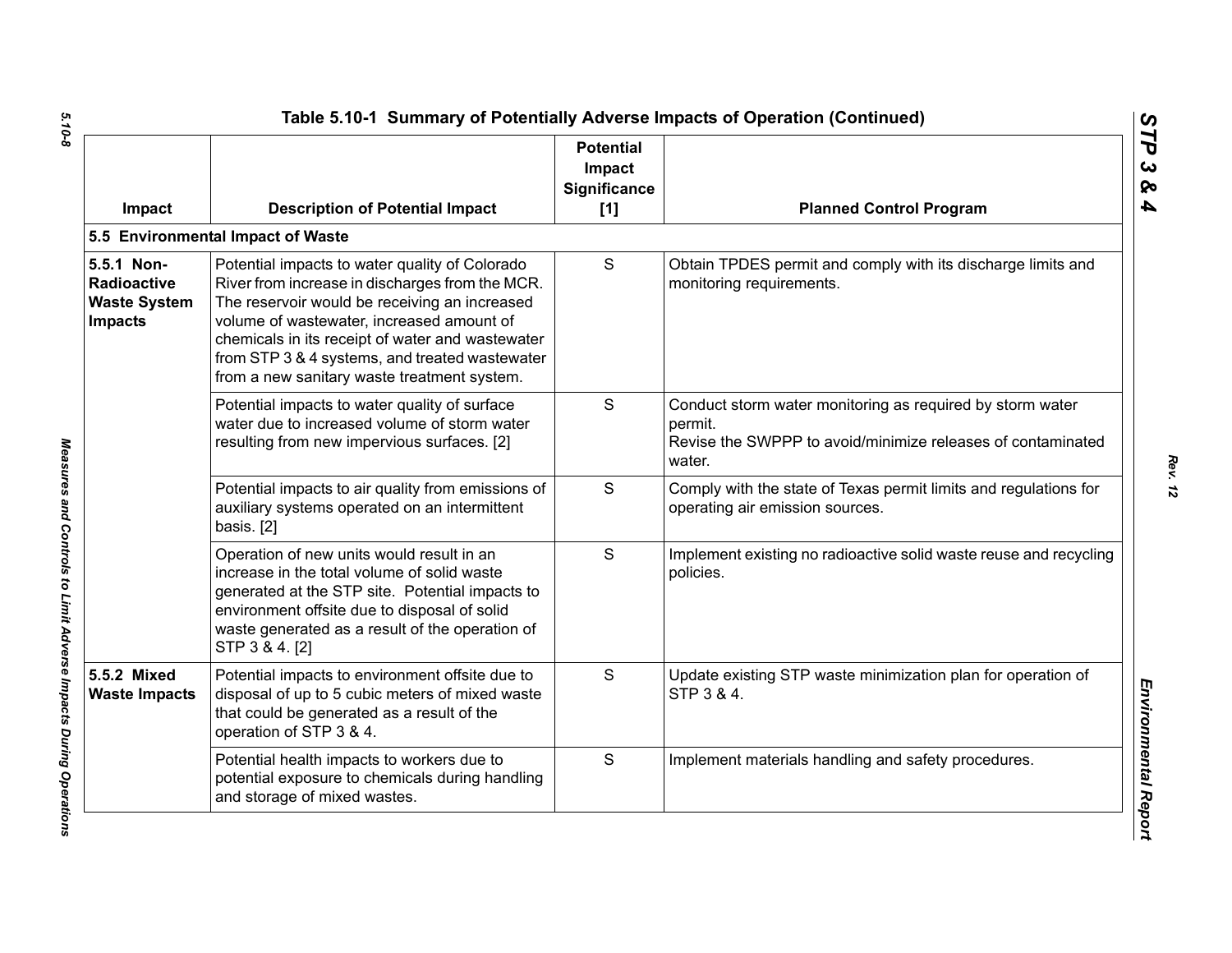| Impact                                           | <b>Description of Potential Impact</b>                                                                                                                                                                              | <b>Potential</b><br>Impact<br><b>Significance</b><br>[1] | <b>Planned Control Program</b>                                                                                                                                                                                                                                                                                                                                                                                                                                                                                                                                                                                                                                                                                 |
|--------------------------------------------------|---------------------------------------------------------------------------------------------------------------------------------------------------------------------------------------------------------------------|----------------------------------------------------------|----------------------------------------------------------------------------------------------------------------------------------------------------------------------------------------------------------------------------------------------------------------------------------------------------------------------------------------------------------------------------------------------------------------------------------------------------------------------------------------------------------------------------------------------------------------------------------------------------------------------------------------------------------------------------------------------------------------|
|                                                  | Potential health impacts to offsite workers and<br>emergency response personnel due to exposure<br>to chemical and radiological hazards during<br>accidental releases and cleanup activities.                       | S                                                        | Revise Integrated Spill Contingency Plan as necessary to<br>address handling and transport of mixed waste generated at STP<br>384.                                                                                                                                                                                                                                                                                                                                                                                                                                                                                                                                                                             |
|                                                  | 5.6 Transmission System Impacts                                                                                                                                                                                     |                                                          |                                                                                                                                                                                                                                                                                                                                                                                                                                                                                                                                                                                                                                                                                                                |
| 5.6.1<br><b>Terrestrial</b><br><b>Ecosystems</b> | Potential impacts to vegetation and habitat within<br>the transmission line rights of way from routine<br>maintenance of woody vegetative growth by<br>manual and mechanical methods and<br>herbicides.             | $\mathsf S$                                              | There will be no increase in transmission line maintenance due to<br>the addition of STP 3 & 4. Mitigation is not required for current<br>maintenance activities associated with STP 1 & 2; therefore,<br>mitigation is not anticipated with the addition of STP 3 & 4 (Note:<br>maintenance is performed the transmission system owners).                                                                                                                                                                                                                                                                                                                                                                     |
| 5.6.2 Aquatic<br><b>Ecosystems</b>               | Potential water quality impacts and subsequent<br>impacts to populations of important aquatic<br>species from maintenance activities in<br>transmission corridors that lie at or near water<br>bodies and wetlands. | S                                                        | There will be no increase in transmission line maintenance due to<br>the addition of STP 3 & 4. The use of chemicals (chiefly<br>herbicides) in right-of-way vegetation management is also a<br>public concern, but potentially toxic effects of these chemicals are<br>mitigated by the use of EPA-registered formulations that are<br>approved for use in utility rights-of-way. All four of the<br>transmission service providers require chemical applicators to be<br>trained in the safe use of herbicides and require supervisory<br>personnel to hold Texas Department of Agriculture Commercial<br>Pesticide Applicators Licenses (Note: maintenance is performed<br>the transmission system owners). |
| 5.6.3 Impacts<br>of Members of<br>the Public     | Potential health impacts to members of the<br>public from transmission lines.                                                                                                                                       | S                                                        | Induced current from transmission lines would be less than 5<br>millamperes. No mitigation would be required.                                                                                                                                                                                                                                                                                                                                                                                                                                                                                                                                                                                                  |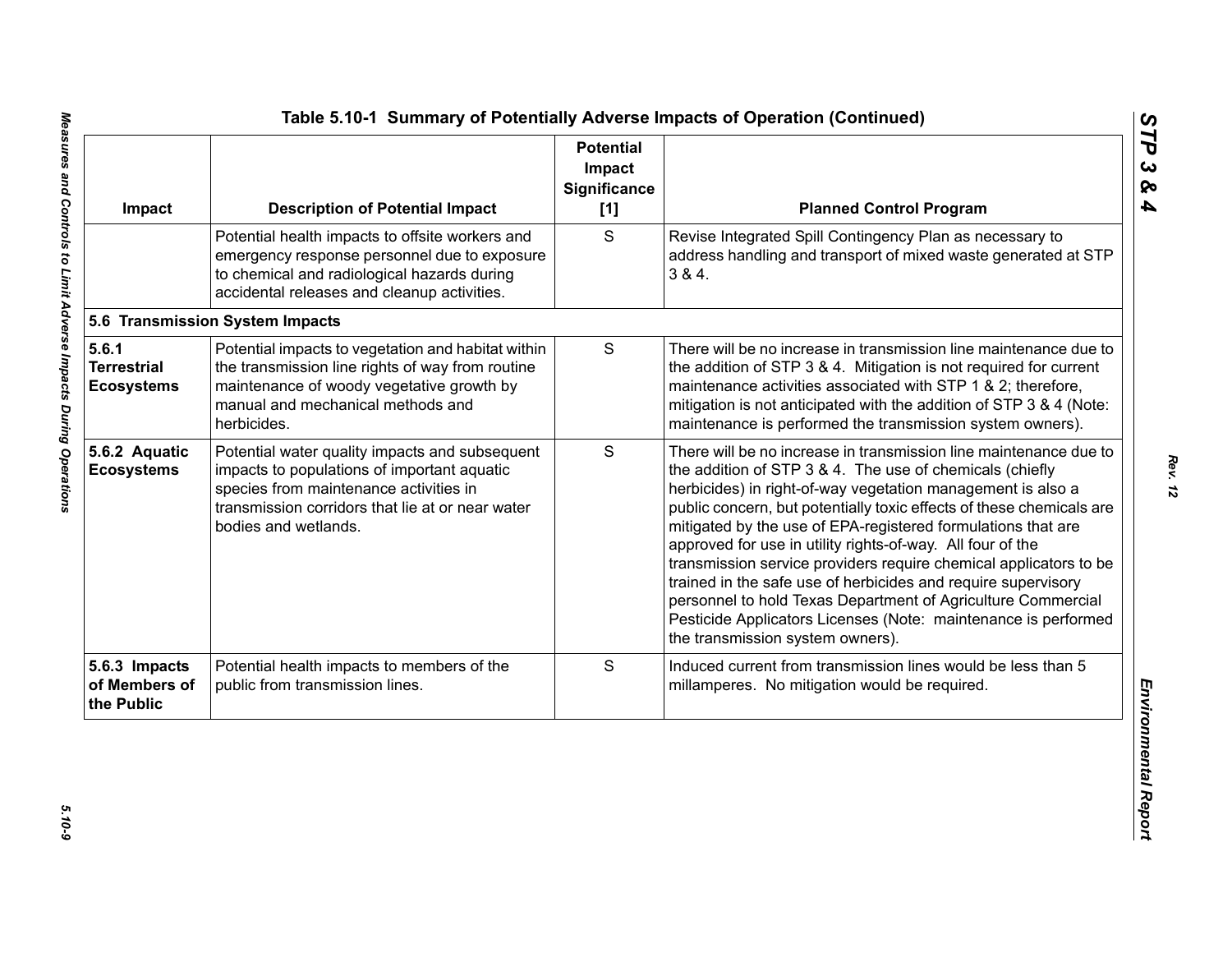| Impact                              | <b>Description of Potential Impact</b>                                                                                                                                                                                                                                                                                                                                                                                                                                        | <b>Potential</b><br>Impact<br><b>Significance</b><br>[1] | <b>Planned Control Program</b>                                                                                                                                                                                                                                                                                           |
|-------------------------------------|-------------------------------------------------------------------------------------------------------------------------------------------------------------------------------------------------------------------------------------------------------------------------------------------------------------------------------------------------------------------------------------------------------------------------------------------------------------------------------|----------------------------------------------------------|--------------------------------------------------------------------------------------------------------------------------------------------------------------------------------------------------------------------------------------------------------------------------------------------------------------------------|
|                                     | 5.7 Uranium Fuel Cycle Impacts                                                                                                                                                                                                                                                                                                                                                                                                                                                |                                                          |                                                                                                                                                                                                                                                                                                                          |
|                                     | 5.7.1 Land Use   Potential impacts to land use from fuel cycle.<br>Total annual land requirements for fuel cycle<br>support would be 21 permanently committed<br>acres and 160 temporarily committed acres per<br>unit.                                                                                                                                                                                                                                                       | S                                                        | Impacts to land from the fuel cycle, in comparison with land<br>requirements for fossil fuel fired plant, are small and mitigation<br>would not be required.                                                                                                                                                             |
| 5.7.2 Water<br><b>Use</b>           | Potential impacts to water resources from fuel<br>cycle. Total annual water use for the fuel cycle<br>would be $1.82 \times 10^{10}$ gallons per unit. [2]                                                                                                                                                                                                                                                                                                                    | S                                                        | Practical mitigation for this impact does not exist.                                                                                                                                                                                                                                                                     |
| 5.7.3 Fossil<br><b>Fuel Impacts</b> | Potential impacts to fossil fuel resources from<br>fuel cycle.                                                                                                                                                                                                                                                                                                                                                                                                                | S                                                        | Electric energy needs for fuel cycle would be less than 5% of the<br>output of one of the proposed units. Natural gas consumption for<br>fuel cycle support if used instead to generate electricity would<br>yield less than 0.4% of the energy output of one of the proposed<br>units. No mitigation would be required. |
| 5.7.4 Chemical<br><b>Effluents</b>  | Potential impacts to air and water quality from<br>fuel cycle. Gaseous effluents would be less than<br>0.052% of all 2005 US $SO_2$ emissions and less<br>than 0.012% of all 2005 US $NO_x$ emissions.<br>Liquid effluents from fuel enrichment and<br>fabrication are subject to federal, state, and/or<br>local requirements and limitations. Milling<br>chemical effluents are not released in quantities<br>sufficient to have significant impacts on the<br>environment. | S                                                        | All chemical discharges released into the environment are subject<br>to requirements and limitations set by an appropriate federal,<br>state, or local agency.                                                                                                                                                           |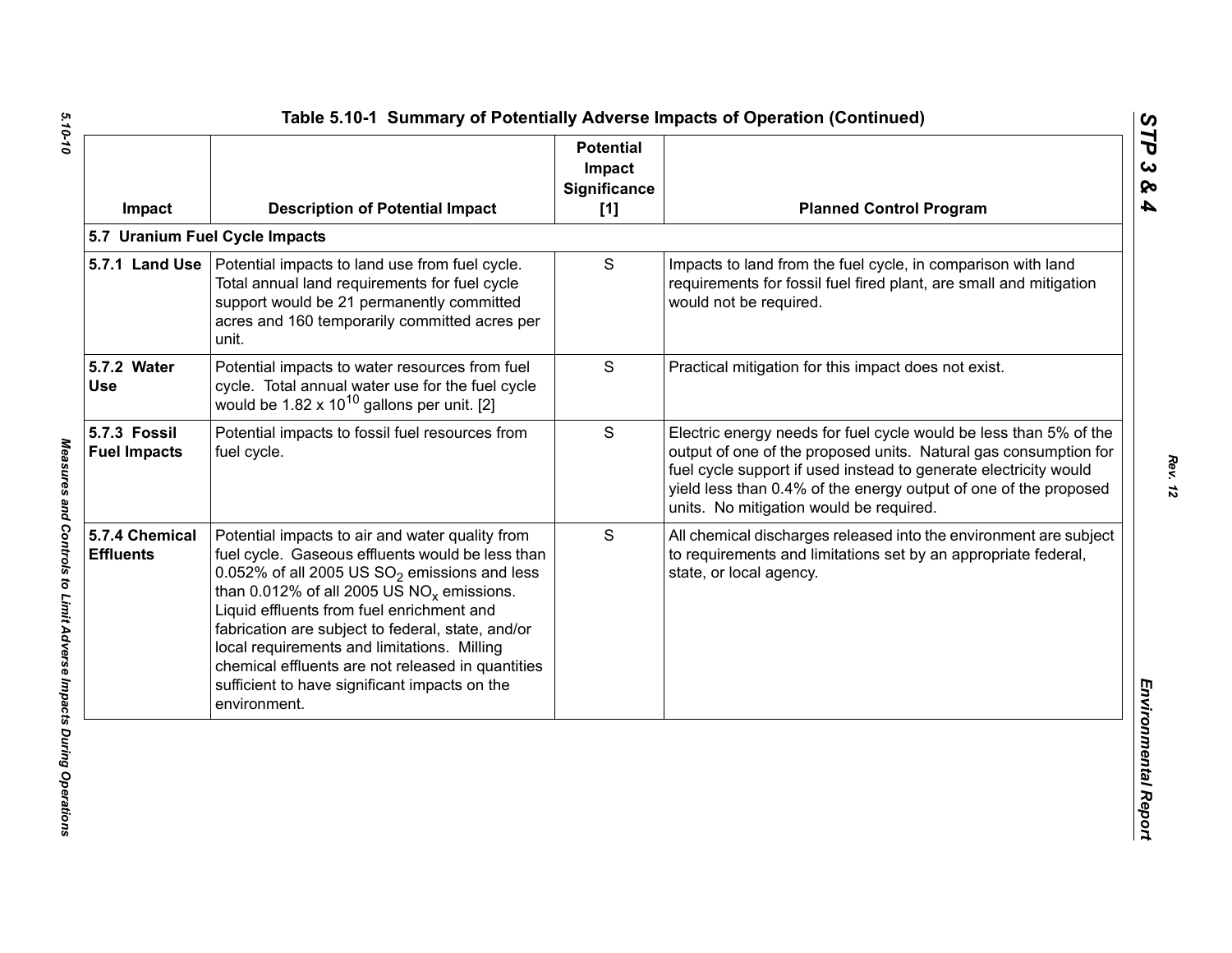| S<br>Potential health impacts to members of the<br>No mitigation would be required.<br>public from radioactive effluents from the fuel<br>Radioactive<br>cycle. The estimated whole-body population<br><b>Effluents</b><br>dose commitment to the U.S. population would<br>be approximately 2600 person-rem per year per<br>unit an estimate that correlates with 1.9 fatalities<br>per year to the U.S. population.<br>5.7.6<br>S<br>Potential environmental impacts from disposal of<br>Radioactive<br>radioactive wastes generated as a result of the<br><b>Waste</b><br>fuel cycle. No significant radioactive releases to<br>time an NRC-licensed high-level waste disposal facility is<br>the environment are expected from low-level<br>waste disposal. No releases to the environment<br>are expected from the repository disposal of<br>other uses.<br>transuranic and high-level waste.<br>S<br>Potential health impacts to fuel cycle workers<br>caused by radiation exposure. The estimated<br>limit of 10 CFR 20.<br>occupational dose (to all fuel cycle workers<br>cumulatively) is approximately 960 person-rem | Impact | <b>Description of Potential Impact</b> | <b>Potential</b><br>Impact<br><b>Significance</b><br>[1] | <b>Planned Control Program</b>                                                                                                                                                                                                                                                   |
|---------------------------------------------------------------------------------------------------------------------------------------------------------------------------------------------------------------------------------------------------------------------------------------------------------------------------------------------------------------------------------------------------------------------------------------------------------------------------------------------------------------------------------------------------------------------------------------------------------------------------------------------------------------------------------------------------------------------------------------------------------------------------------------------------------------------------------------------------------------------------------------------------------------------------------------------------------------------------------------------------------------------------------------------------------------------------------------------------------------------------------|--------|----------------------------------------|----------------------------------------------------------|----------------------------------------------------------------------------------------------------------------------------------------------------------------------------------------------------------------------------------------------------------------------------------|
|                                                                                                                                                                                                                                                                                                                                                                                                                                                                                                                                                                                                                                                                                                                                                                                                                                                                                                                                                                                                                                                                                                                                 | 5.7.5  |                                        |                                                          |                                                                                                                                                                                                                                                                                  |
| 5.7.7<br>Occupational<br><b>Dose</b>                                                                                                                                                                                                                                                                                                                                                                                                                                                                                                                                                                                                                                                                                                                                                                                                                                                                                                                                                                                                                                                                                            |        |                                        |                                                          | Disposal area(s) would be a permitted waste disposal facility with<br>a land use designated for such activities. Disposal area would be<br>operated under appropriate regulations and guidelines until such<br>constructed. At that time, the storage area could be restored for |
| per year per unit.                                                                                                                                                                                                                                                                                                                                                                                                                                                                                                                                                                                                                                                                                                                                                                                                                                                                                                                                                                                                                                                                                                              |        |                                        |                                                          | The dose to any individual would be maintained within the dose                                                                                                                                                                                                                   |
|                                                                                                                                                                                                                                                                                                                                                                                                                                                                                                                                                                                                                                                                                                                                                                                                                                                                                                                                                                                                                                                                                                                                 |        |                                        |                                                          |                                                                                                                                                                                                                                                                                  |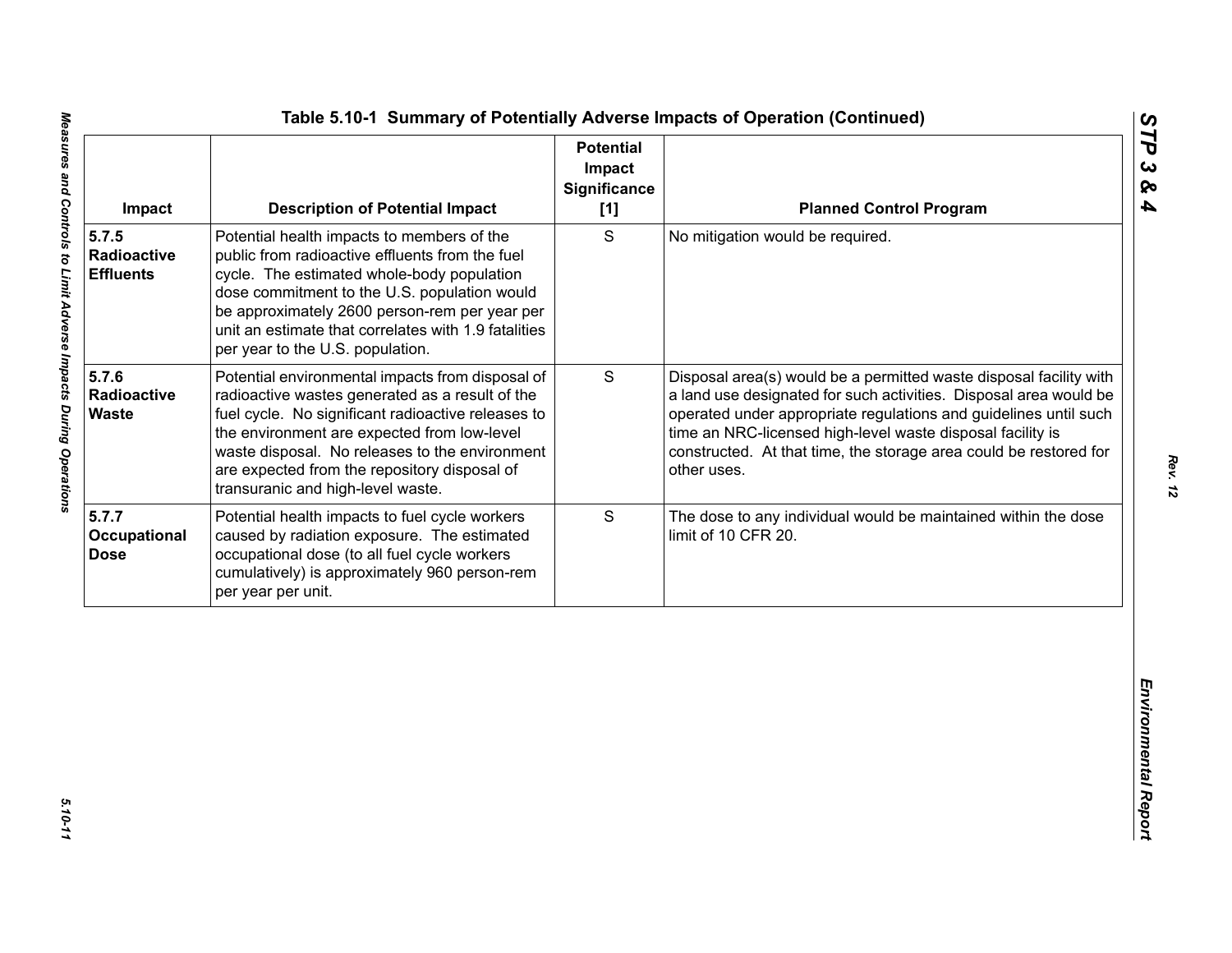| Impact                                         | <b>Description of Potential Impact</b>                                                                                                                                                                                                                                                                                                                                              | <b>Potential</b><br>Impact<br><b>Significance</b><br>[1] | <b>Planned Control Program</b>                                                                                                                                                                                                                                                                                 |
|------------------------------------------------|-------------------------------------------------------------------------------------------------------------------------------------------------------------------------------------------------------------------------------------------------------------------------------------------------------------------------------------------------------------------------------------|----------------------------------------------------------|----------------------------------------------------------------------------------------------------------------------------------------------------------------------------------------------------------------------------------------------------------------------------------------------------------------|
| 5.7.8<br><b>Transportation</b>                 | Potential health impacts to transportation<br>workers and members of the public caused by<br>radiation exposure resulting from the loading,<br>unloading, and transport of radioactive materials<br>associated with the fuel cycle. The estimated<br>dose to workers and the public from<br>transportation associated with the fuel cycle is 4<br>person-rem per year per unit. [2] | S                                                        | Limit amounts of waste handled and disposed of through source<br>reduction, recycling, treatment, to the extent practical and<br>feasible. Construct onsite storage facilities, as required, for<br>wastes and implement a waste management program in<br>compliance with applicable regulatory requirements.  |
| 5.8 Socioeconomic Impacts                      |                                                                                                                                                                                                                                                                                                                                                                                     |                                                          |                                                                                                                                                                                                                                                                                                                |
| 5.8.1 Physical<br><b>Impacts</b>               | Degradation of roads in the vicinity due to<br>increased traffic from commuting of operations<br>workers and deliveries for STP 3 & 4.                                                                                                                                                                                                                                              | ${\mathsf S}$                                            | Increased tax revenue from STP 3 & 4 will allow for the local<br>government to improve roads as needed.                                                                                                                                                                                                        |
|                                                | Potential impacts to air quality from limited,<br>short-term operation of auxiliary systems.                                                                                                                                                                                                                                                                                        | $\mathsf{S}$                                             | Obtain air permits and operate systems within permit limits and<br>monitor emissions as required.                                                                                                                                                                                                              |
|                                                | Visual impacts to landscape from reactor<br>buildings, cooling towers, and associated<br>plumes.                                                                                                                                                                                                                                                                                    | S                                                        | No mitigation would be required.                                                                                                                                                                                                                                                                               |
| 5.8.2 Social<br>and Economic<br><b>Impacts</b> | Potential adverse economic impact to Matagorda<br>County residents due to potential increase in<br>rental rates and housing prices due to influx of<br>operations workers. [2]                                                                                                                                                                                                      | $M-L$                                                    | Maintain communication with local and regional governmental<br>and non-government organizations in a timely manner so that<br>they are aware of number of workers coming (and the number of<br>construction workers departing) and the timing of arrivals (and<br>departures) to allow for community planning. |
|                                                | Increased demand for water by operations<br>workers would further stress water supplies<br>which are predicted by the water planning<br>organization to fall short of water demand after<br>2010. [2]                                                                                                                                                                               | $S-M$                                                    | Maintain communication with local and regional governmental<br>and non-government organizations in a timely manner so that<br>they are aware of number of workers coming (and the number of<br>construction workers departing) and the timing of arrivals (and<br>departures) to allow for community planning. |

Measures and Controls to Limit Adverse Impacts During Operations

*STP 3 & 4*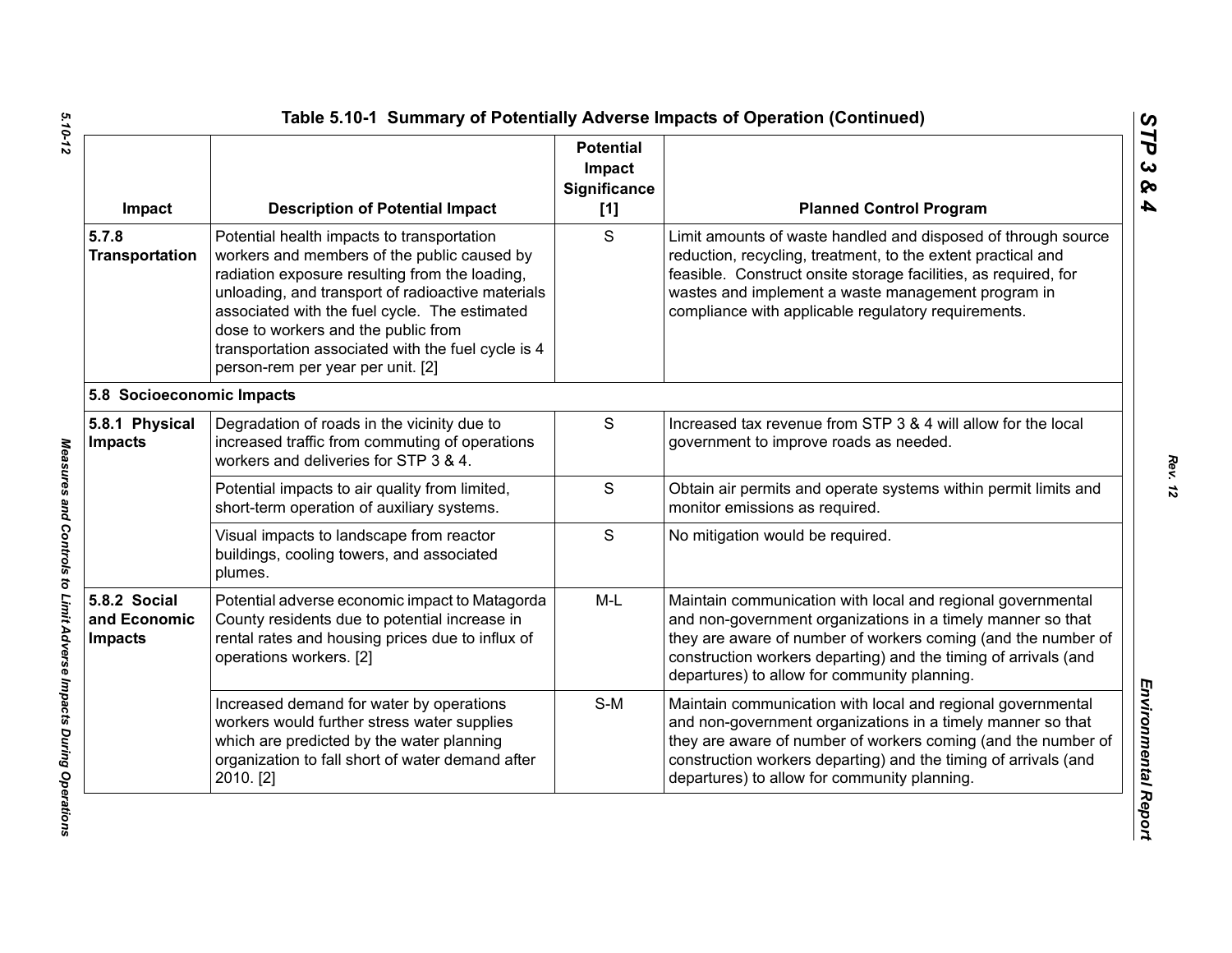| Impact                                                        | <b>Description of Potential Impact</b>                                                                                                                                                                                                          | <b>Potential</b><br>Impact<br><b>Significance</b><br>[1] | <b>Planned Control Program</b>                                                                                                                                                                                                                                                                                                                                                                                                                                                                                     |
|---------------------------------------------------------------|-------------------------------------------------------------------------------------------------------------------------------------------------------------------------------------------------------------------------------------------------|----------------------------------------------------------|--------------------------------------------------------------------------------------------------------------------------------------------------------------------------------------------------------------------------------------------------------------------------------------------------------------------------------------------------------------------------------------------------------------------------------------------------------------------------------------------------------------------|
| 5.8.2 Social<br>and Economic<br><b>Impacts</b><br>(continued) | Increased wastewater volume as a result of in-<br>migrating operations workforce would contribute<br>to an overall population-related increase in<br>wastewater volume which could exceed<br>wastewater treatment capabilities in the area. [2] | $S-M$                                                    | Maintain communication with local and regional governmental<br>and non-government organizations in a timely manner so that<br>they are aware of number of workers coming (and the number of<br>construction workers departing) and the timing of arrivals (and<br>departures) to allow for community planning.                                                                                                                                                                                                     |
|                                                               | Potential impact to police and fire department<br>services in Matagorda and Brazoria Counties<br>due to small increases in the ratio of<br>residents/residences to police and firefighters.<br>$[2]$                                            | $\mathbf S$                                              | Maintain communication with local and regional governmental<br>and non-government organizations in a timely manner so that<br>they are aware of number of workers coming (and the number of<br>construction workers departing) and the timing of arrivals (and<br>departures) to allow for community planning.                                                                                                                                                                                                     |
|                                                               | Potential impact to medical services in<br>Matagorda and Brazoria Counties due to<br>medical service needs of in-migrating operations<br>workforce.                                                                                             | S                                                        | Maintain communication with local and regional governmental<br>and non-government organizations in a timely manner so that<br>they are aware of number of workers coming (and the number of<br>construction workers departing) and the timing of arrivals (and<br>departures) to allow for community planning.<br>Increased property tax revenues as a result of the increased<br>population, and, in the case of Matagorda County, property taxes<br>on the new reactors, would fund additional medical services. |
|                                                               |                                                                                                                                                                                                                                                 |                                                          |                                                                                                                                                                                                                                                                                                                                                                                                                                                                                                                    |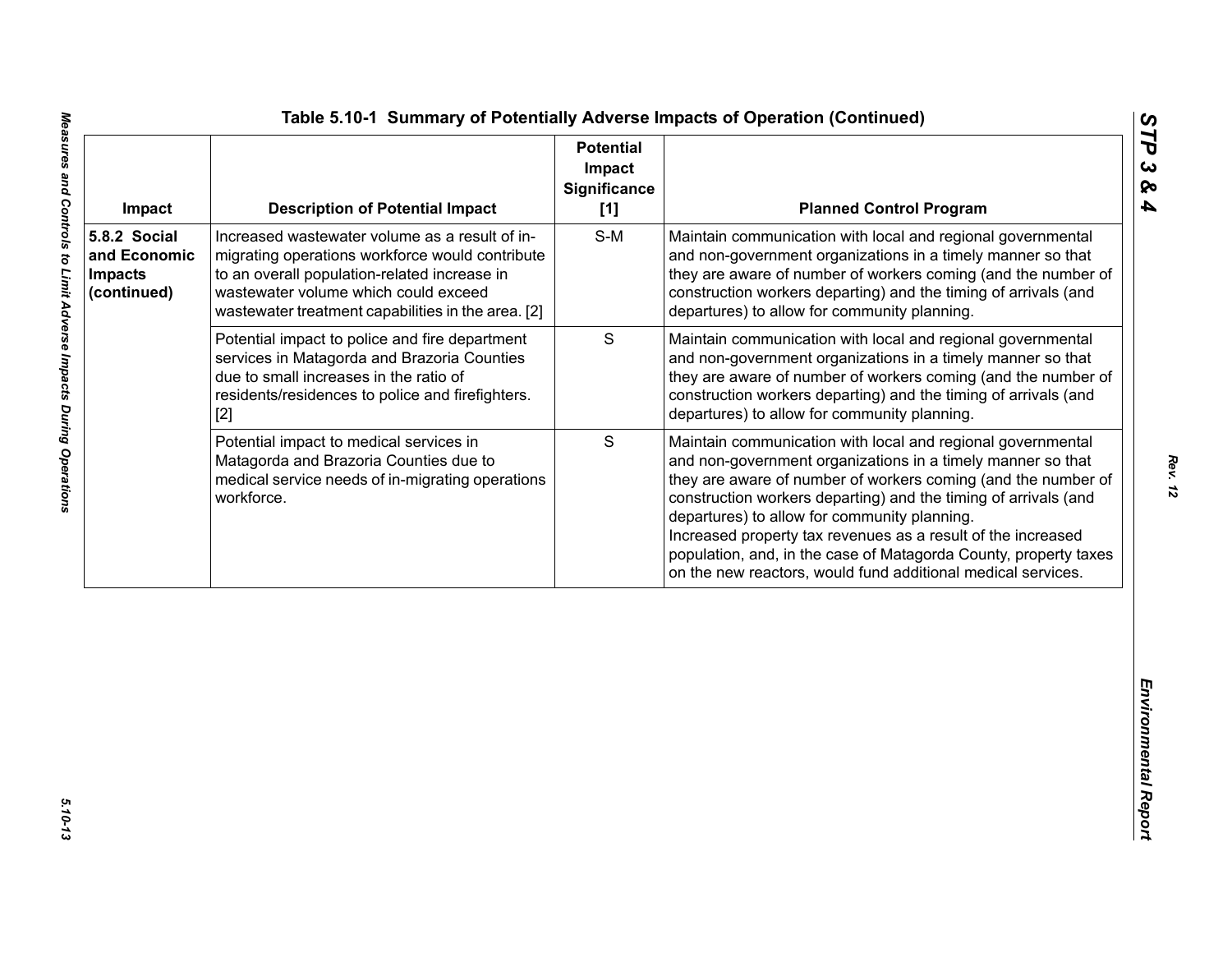| Impact                                                        | <b>Description of Potential Impact</b>                                                                                                                                                                    | <b>Potential</b><br>Impact<br><b>Significance</b><br>[1] | <b>Planned Control Program</b>                                                                                                                                                                                                                                                                                                                                                                                                                                                                                                                                        |
|---------------------------------------------------------------|-----------------------------------------------------------------------------------------------------------------------------------------------------------------------------------------------------------|----------------------------------------------------------|-----------------------------------------------------------------------------------------------------------------------------------------------------------------------------------------------------------------------------------------------------------------------------------------------------------------------------------------------------------------------------------------------------------------------------------------------------------------------------------------------------------------------------------------------------------------------|
| 5.8.2 Social<br>and Economic<br><b>Impacts</b><br>(continued) | Impact to Matagorda County schools due to in-<br>migrating operations workforce increasing the<br>student population by an estimated 14 percent.<br>$[2]$                                                 | $M-L$                                                    | Maintain communication with local and regional governmental<br>and non-government organizations in a timely manner so that<br>they are aware of number of workers coming (and the number of<br>construction workers departing) and the timing of arrivals (and<br>departures) to allow for community planning.<br>Increased property tax revenues as a result of the increased<br>population, and, in the case of Matagorda County, property taxes<br>on the new reactors, would fund additional teachers and facilities<br>for Palacios Independent School District. |
|                                                               | Traffic congestion due to operations and outage<br>workforces commuting. Hourly vehicle capacity<br>would be exceeded during shift changes with<br>only the operations workforce commuting to<br>STP. [2] | $M-L$                                                    | Stagger outage schedules so only one unit will be down at a time.<br>Stagger arrival and departure times.                                                                                                                                                                                                                                                                                                                                                                                                                                                             |
| 5.8.3<br>Environmental<br><b>Justice Impacts</b>              | Low-income rental housing rates could increase<br>due to increased demand for housing, potentially<br>displacing low-income renters in Matagorda<br>County during the construction phase. [2]             | S                                                        | Analysis of housing availability in Matagorda County determined<br>that the probability of this being an issue is low. Because of this,<br>control efforts would not be necessary.                                                                                                                                                                                                                                                                                                                                                                                    |
| 5.9 Decommissioning                                           |                                                                                                                                                                                                           |                                                          |                                                                                                                                                                                                                                                                                                                                                                                                                                                                                                                                                                       |
| 5.9 Decom-<br>missioning                                      | Potential impact to worker health due to<br>occupational exposures.                                                                                                                                       | $\mathbf S$                                              | Continue applicable mitigation measures employed during the<br>operations period for decommissioning activities.                                                                                                                                                                                                                                                                                                                                                                                                                                                      |
|                                                               | Potential health impact to transportation worker<br>and members of the public due to exposure to<br>radiological materials during loading, unloading,<br>and transport.                                   | $\mathbf S$                                              | Continue applicable mitigation measures employed during the<br>operations period for transportation of waste and materials to<br>disposal sites.                                                                                                                                                                                                                                                                                                                                                                                                                      |

5.10-14 *5.10-14 Measures and Controls to Limit Adverse Impacts During Operations* 

Measures and Controls to Limit Adverse Impacts During Operations

*Rev. 12*